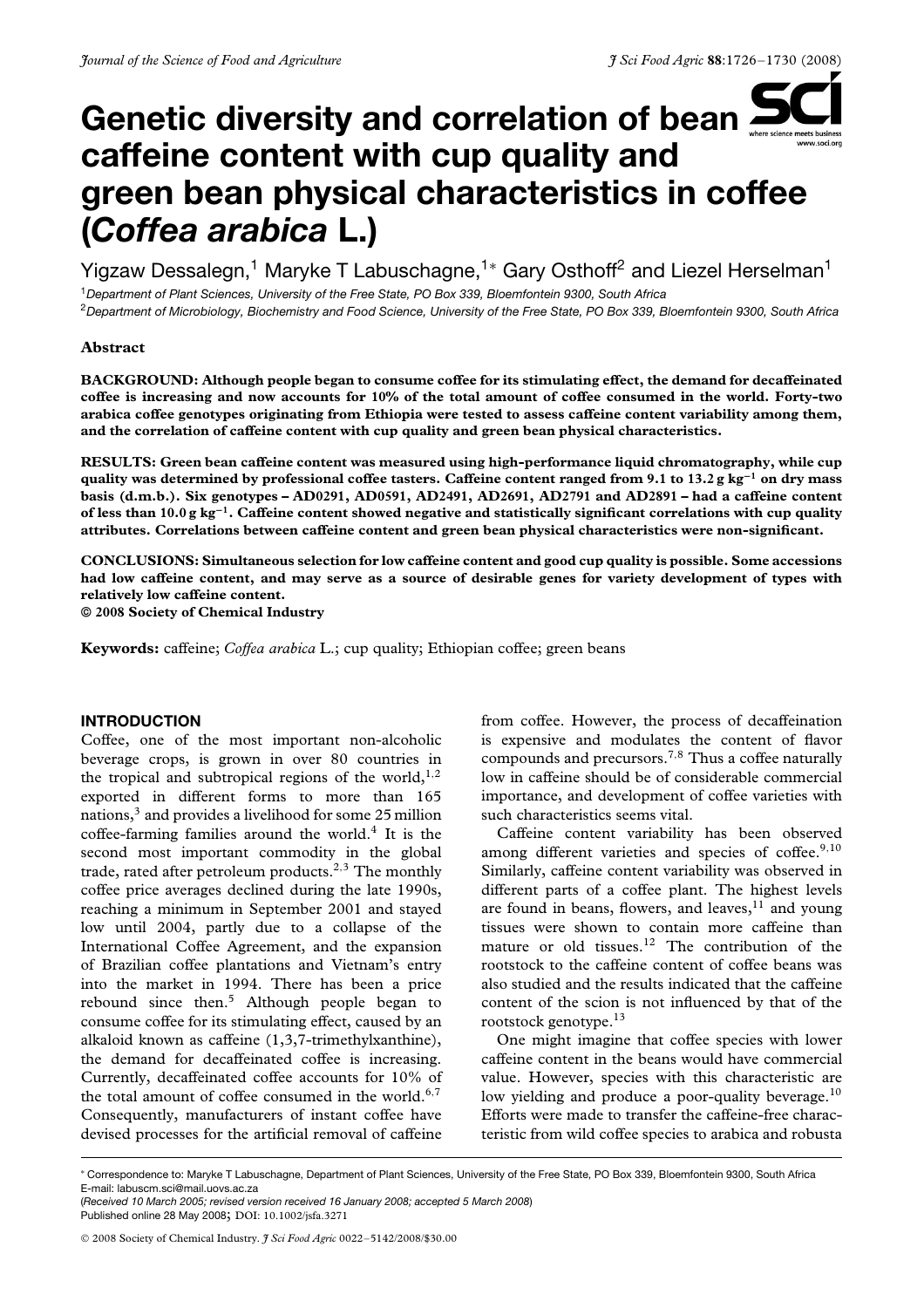coffee. However, this effort failed since interspecific hybrids had sterile flowers, low productivity, pollen grains with low viability, and abnormal meiotic behavior. Beans from some interspecific hybrids even showed higher caffeine contents than their parental lines.10 Biotechnological attempts have also been made to prevent the expression of genes that encode key enzymes in the caffeine biosynthesis pathway. This effort resulted in the development of a transgenic *Coffea canephora* Pierre plant, with 50–70% reduction of caffeine content in the leaves.7 However, non-significant correlations were observed among the caffeine contents of roots, stem, leaves, and beans in several *C. arabica* cultivars.<sup>13</sup> According to the current attitude of society towards genetically modified organisms, it is unlikely that consumers will accept such a product in the near future.

A different option to obtain a low-caffeine coffee is to assess and utilize the variability of caffeine content within *C. arabica.* A number of investigators have observed caffeine content variability among *C. arabica*  $accessions.<sup>8-10</sup>$  Green bean caffeine content variability ranging from 0.62% to 1.21% d.m.b. was observed among nine *C. arabica* cultivars.<sup>10</sup> Similarly, caffeine content variability ranging from 0.96% to 1.62% d.m.b. was reported among 38 *C. arabica* accessions.9 *Coffea arabica* is indigenous to Ethiopia and natural variation exists for various characteristics.11*,*<sup>12</sup> Recently, three naturally decaffeinated arabica coffee trees were identified from 300 accessions that were collected in Ethiopia.<sup>2</sup>

Although the demand for decaffeinated coffee is increasing and results of previous studies indicated the presence of caffeine content variability among some *C. arabica* accessions collected from Ethiopia, the caffeine content of arabica coffee genotypes currently growing in Ethiopia is unknown. The present study was conducted to determine the caffeine content of different coffee genotypes and to evaluate the association of caffeine content with cup quality and different green bean physical characteristics.

# **MATERIALS AND METHODS**

**Genotypes and description of the trial site**

Forty-two *C. arabica* genotypes collected from two coffee-producing regions of Ethiopia were used (Table 1). Each genotype was represented by five trees and they were five years old during this investigation. Genotypes were maintained at the Finoteselam coffee trial site, Ethiopia, and all management practices were implemented as recommended. The trial site is located at latitude 10◦67 N, longitude 37◦11 E, and at an elevation of 1850 m above sea level. It has an average annual rainfall of 950 mm and an average annual temperature of 20.8 °C. Its soil has a pH of 6.5 and contains 3.02% organic carbon, 5.21% organic matter, 0.13% total nitrogen, and 10.11 ppm available phosphorus. The cropping season was conducive to coffee production. Since there were no insect pest and

**Table 1.** Mean caffeine content of 42 *Coffea arabica* genotypes at Finoteselam, Ethiopia

| No.       | Accession   | Collection       | Caffeine content                     |  |  |
|-----------|-------------|------------------|--------------------------------------|--|--|
|           | number      | region           | $(g \text{ kg}^{-1} \text{ d.m.b.})$ |  |  |
| $1 - 11$  | AD0191-1191 | Southwest        | $9.3 - 12.5$                         |  |  |
| 12        | AD1291      | Northwest        | 12.3                                 |  |  |
| $13 - 15$ | AD1391-1591 | Southwest        | $11.4 - 12.7$                        |  |  |
| $16 - 22$ | AD1691-2291 | <b>Northwest</b> | $10.8 - 13.2$                        |  |  |
| 23        | AD2391      | Southwest        | 11.7                                 |  |  |
| $24 - 27$ | AD2491-2791 | <b>Northwest</b> | $9.1 - 10.1$                         |  |  |
| 28        | AD2891      | Southwest        | 9.7                                  |  |  |
| 29        | AD2991      | Northwest        | 11.3                                 |  |  |
| $30 - 31$ | AD3091      | Southwest        | 11.2-11.6                            |  |  |
| 32        | AD3291      | Northwest        | 10.4                                 |  |  |
| 33        | AD3391      | Southwest        | 11. $\Omega$                         |  |  |
| 34–42     | AD3491-4291 | Northwest        | 10.2-11.1                            |  |  |

disease outbreaks, pesticides and fungicides were not applied.

#### **Sample preparation**

Healthy and red-ripe berries were harvested by hand in bulk from five trees of each genotype and processed according to the dry processing method (berries were dried under the sun on a cement floor for three weeks and dehulled by pounding with a pestle in a mortar). Mechanically undamaged beans were used for cup quality, green bean physical characteristics, and caffeine content analyses.

## **Evaluation of cup quality and green bean physical characteristics**

From each genotype 600 g dry processed green beans were submitted to the Coffee Cup Quality Evaluation and Standardization Center in Addis Ababa, Ethiopia, for evaluation of cup quality and green bean physical characteristics. Both cup quality and green bean physical characteristics of each genotype were assessed by a team of five professional coffee tasters of the center. The assessed characteristics were acidity, body, flavor, and overall standard of the brew and bean size, shape, uniformity, and weight, respectively. Cup quality parameters were scored from coffee made from roasted and ground beans. Beans were roasted in the traditional way over a fire. Characteristics scored were: acidity: 1 (fair), 2 (medium), 3 (medium pointed); body: 1 (fair), 2 (medium), 3 (medium to full); flavor: 1 (fair), 2 (average), 3 (fairly good); overall standard: 1 (fair), 2 (average), 3 (fairly good). Green bean physical characteristics were scored as: bean shape: 1 (round), 2 (long); bean size (screen size): small or 1 (*<*14 mm), medium or 2 (14–16 mm), bold or 3 (*>*17 mm); bean uniformity: 1 (mixed), 2 (uniform); 100 bean weight (g).

#### **Caffeine content determination**

About 100 dry processed green beans per genotype were crushed with a coffee bean grinder to a fine powder. This was divided into six samples: three were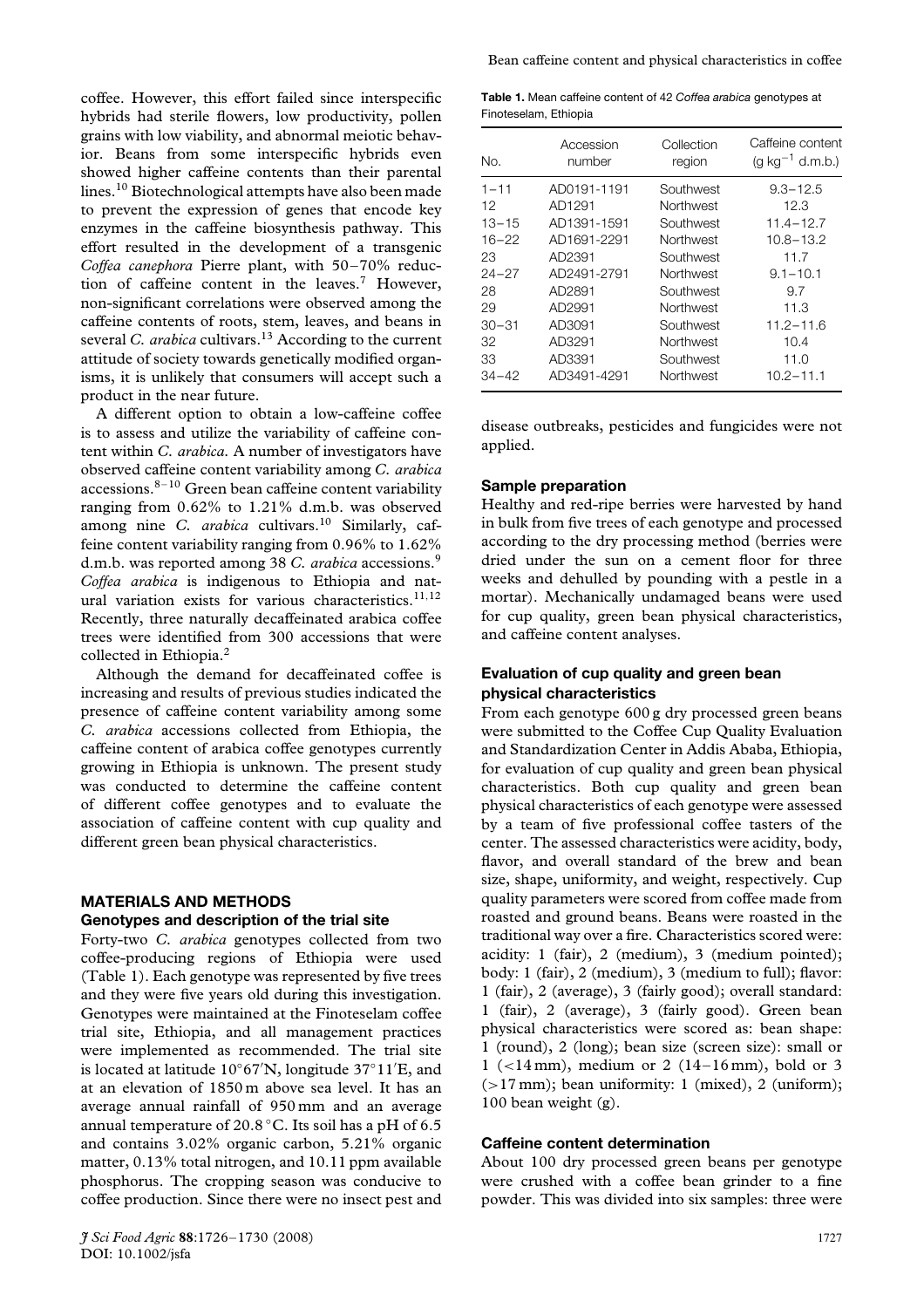used to estimate the dry matter content and three for extraction and analysis of caffeine.<sup>9</sup>

Caffeine was extracted and purified.<sup>9</sup> Each sample was extracted in a 50 mL capped tube. In each tube 50 mg green bean powder, 500 mg magnesium oxide, and 25 mL double-distilled water were added. Tubes were heated for 20 min at 121 °C in an autoclave; extracts were filtered through 0*.*45 µm filters and analyzed by high-performance liquid chromatography (HPLC) on a Hewlett-Packard (Palo Alto, CA, USA) system consisting of a quaternary pump, autosampler, a UV-visible variable wavelength detector (Spp 10A, Shimadzu, Kyoto, Japan), C18 pre-column, and a  $250 \times 4.6$  mm Phenomenex Luna (Torrance, CA, USA)  $18(2)$  column with a  $5 \mu m$  particle size. Two degassed solvents were used for the elution of caffeine:14 solvent A was 2 mmol L−<sup>1</sup> phosphoric acid, pH 2.7, containing 5% methanol; solvent B was methanol containing 5% 2 mmol  $L^{-1}$  phosphoric acid, pH 3.9. Samples and standards (10 µL) were analyzed at room temperature at 1 mL min−<sup>1</sup> flow rate and a linear gradient of 35–100% solvent B. Ultraviolet detection was carried out at 273 nm wavelength and quantification was made by peak area measurement and comparison with a caffeine standard (Sigma Chemical Co., St Louis, Missouri, MO, USA).

# **Statistical analysis**

Relationships among genotypes and correlation coefficients among caffeine content, cup quality, and green bean physical characteristics were estimated using the unweighted pair group arithmetic average (UPGMA) method of cluster analysis and correlation matrix analysis packages of NCSS 2000, respectively.<sup>15</sup>

# **RESULTS AND DISCUSSION**

The green bean caffeine content of the 42 arabica coffee genotypes ranged from 9.1 to 13.2 g kg<sup>-1</sup> with an overall average of  $11.0 g kg^{-1}$  d.m.b. (Table 1). The lowest and highest green bean caffeine contents were recorded from genotypes AD2691 and AD2291, respectively. Previous studies also showed caffeine content variability ranging from 0.62% to 1.21%, 0.76% to 1.82%, and 0.96% to 1.62% among nine, 21 and 38 *Coffea arabica* genotypes, respectively.8–10 Therefore the results of the present study were in agreement with previous findings.

Six genotypes – AD0291, AD0591, AD2491, AD2691, AD2791, and AD2891 – had caffeine contents of less than  $10.0 g kg^{-1}$ . AD0291, AD0591, and AD2891 were collected from southwest Ethiopia, while the remaining three were obtained from the northwest. Therefore, genotypes with low caffeine content are available in both regions and may serve as sources of desirable genes for the development of coffee varieties with low caffeine content for each adaptation zone or region. Moreover, some of these genotypes (AD0291 and AD0591) had coffee berry disease (CBD) resistance genes and produce reasonable yields under optimum management conditions. Most of the genotypes (66.7%) had caffeine content in the range of  $10.1-12.0g \text{ kg}^{-1}$ . Eight genotypes – AD0891, AD1091, AD1191, AD1291, AD1591, AD1691, AD1991, and AD2291 – had greater than  $12.0g \text{ kg}^{-1}$  caffeine content (Table 1). Genotypes such as AD0891, AD1091, AD1191, and AD1591 were collected from southwest Ethiopia, while the remaining four genotypes were obtained from the northwest. Therefore, variation for caffeine content was observed among genotypes collected in each region, in the same range as reported in other studies.<sup>9</sup>

The caffeine content of coffee beans is genotypically defined in a quantitative, polygenic manner, and is influenced by exogenous factors.<sup>16</sup> In contrast to this, high (0.80) narrow-sense heritability for caffeine content was reported in coffee.<sup>17</sup> The result of the present study, together with previous research findings, showed the presence of caffeine content variability among arabica coffee genotypes of Ethiopia and the potential for caffeine content improvement in arabica coffee.

There were no significant differences in caffeine content between entries collected from the two regions. Genotypes collected from northwest Ethiopia had caffeine content ranging from 9.1 to 13.2 g kg<sup>-1</sup> with an overall average of 10.9 g kg<sup>-1</sup>, while those from the southwest ranged from 9.3 to 12.7g kg<sup>-1</sup>, with an overall average of 11.2g kg<sup>-1</sup> (data not shown).

Caffeine content had negative and significant associations with all cup quality attributes of coffee such as acidity, body, flavor, and overall standard of the liquor (Table 2). However, the magnitude of their association was relatively low and ranged from −0*.*30 to −0*.*41. Among cup quality attributes, caffeine content showed the highest level of association with acidity but the lowest level of association with overall standard of the liquor. Genotypes with medium pointed acidity, medium to full body, fairly good flavor, and fairly good overall standard of liquor had relatively low caffeine content. On the other hand, genotypes with high caffeine content were found to be poor in cup quality. Therefore, simultaneous selection both for low caffeine content and good cup quality is possible. Moreover, indirect selection for a low caffeine content or better cup quality seems feasible in arabica coffee by using either of the traits as a selection parameter. In agreement with this, a number of researchers attribute the cup quality difference between arabica and robusta coffee to their differences in green bean biochemical composition (caffeine, chlorogenic acids, sucrose, trigonelline, etc.).9*,*<sup>17</sup> The better cup quality of arabica coffee mainly originated from its high sucrose and trigonelline, but low caffeine and chlorogenic acids content, compared to robusta coffee (*Coffea canephora* Pierre).

Correlations between caffeine content and green bean physical characteristics were negative, but not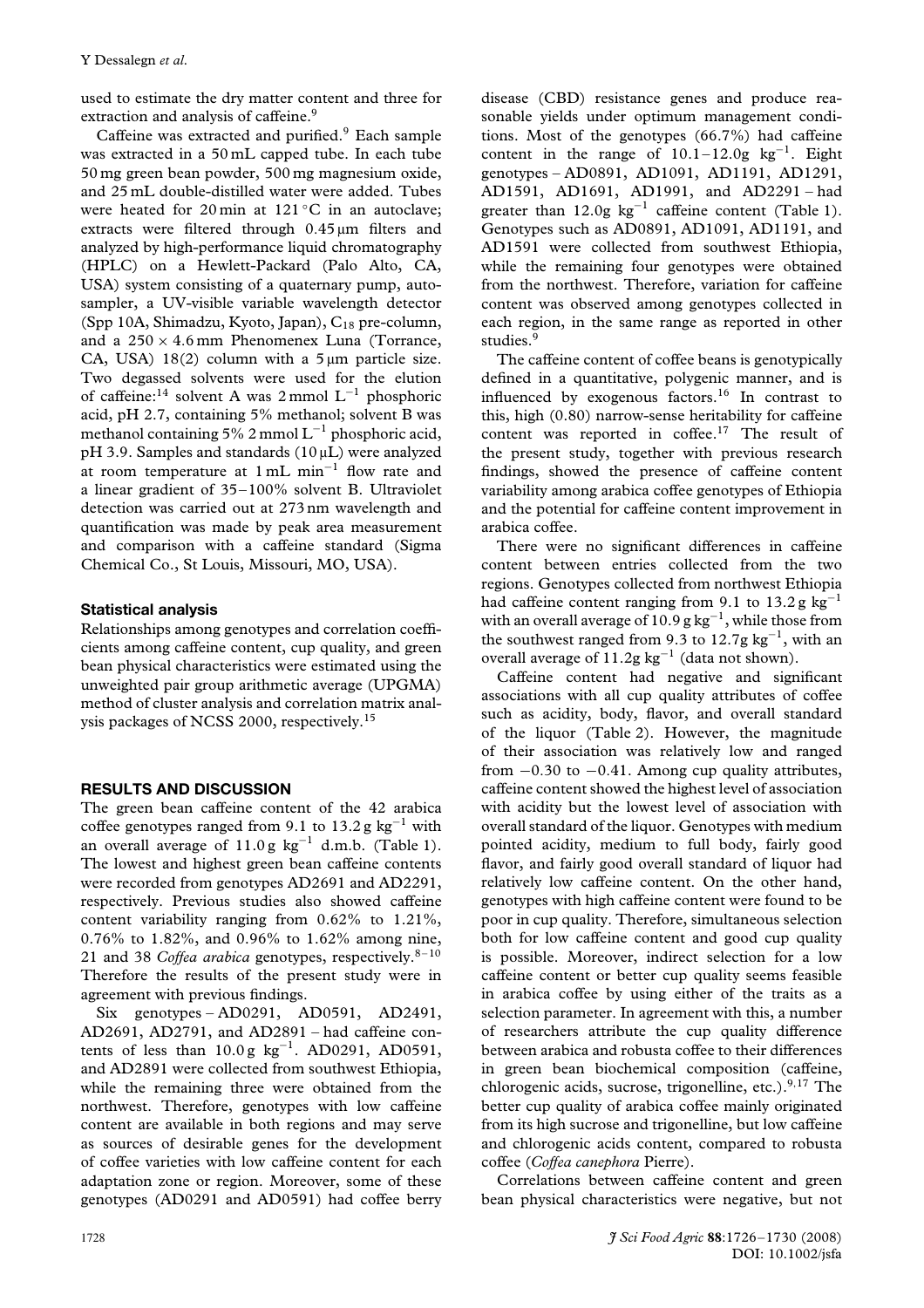**Table 2.** Spearman's coefficients of rank correlation among cup quality, caffeine content, and green bean physical characteristics

|                 | <b>Body</b> | Flavor   | <b>OVAS</b> | Bean size | Bean uniformity | Bean shape | Bean weight | Caffeine content |
|-----------------|-------------|----------|-------------|-----------|-----------------|------------|-------------|------------------|
| Acidity         | $0.86**$    | $0.88**$ | $0.71**$    | 0.22      | 0.19            | 0.18       | 0.22        | $-0.41**$        |
| Body            |             | $0.93**$ | $0.69**$    | $0.36*$   | 0.21            | 0.19       | 0.29        | $-0.34*$         |
| Flavor          |             |          | $0.78**$    | 0.28      | 0.27            | 0.16       | 0.25        | $-0.36*$         |
| <b>OVAS</b>     |             |          |             | 0.22      | $0.36*$         | 0.02       | 0.29        | $-0.30*$         |
| Bean size       |             |          |             |           | 0.01            | $-0.12$    | $0.79**$    | $-0.17$          |
| Bean shape      |             |          |             |           |                 | 0.22       | 0.07        | $-0.06$          |
| Bean uniformity |             |          |             |           |                 |            | $-0.12$     | $-0.04$          |
| Bean weight     |             |          |             |           |                 |            |             | $-0.08$          |

<sup>∗</sup> *p* ≤ 0*.*05; ∗∗ *p* ≤ 0*.*01; OVAS, overall liquor quality standard.

significant (Table 2). Beans with a low 100-bean weight had relatively more caffeine than heavy beans. Similarly, mixed beans had more caffeine than uniform beans. In addition, large-sized beans had relatively low caffeine content compared to small-sized beans. Therefore, simultaneous selection both for low caffeine content and desirable green bean physical characteristics is possible. Usually coffee genotypes bear light, mixed, and small-size beans under stress conditions. Therefore, caffeine biosynthesis and accumulation in beans may be more pronounced during stress than favorable conditions.

The relationship of genotypes based on cup quality, caffeine content, and green bean physical characteristics was analyzed using the UPGMA method of cluster analysis and the result is presented in Fig. 1. Cluster analysis grouped coffee genotypes into two major groups. The first group comprised 11 coffee genotypes, which are characterized by poor cup quality, high caffeine content, and undesirable green bean physical characteristics. The second cluster comprised the remaining 31 coffee genotypes and further bifurcated into two sub-clusters. The first subcluster comprised 26 coffee genotypes mostly with average cup quality and low to medium caffeine content. The second sub-cluster comprised five coffee genotypes, namely AD0191, AD0691, AD0791, AD1691, and AD1891. These genotypes were



**Figure 1.** Dendrogram of 42 coffee genotypes constructed using cup quality, green bean physical characteristics and caffeine content.

*J Sci Food Agric* **88**:1726–1730 (2008) 1729 DOI: 10.1002/jsfa